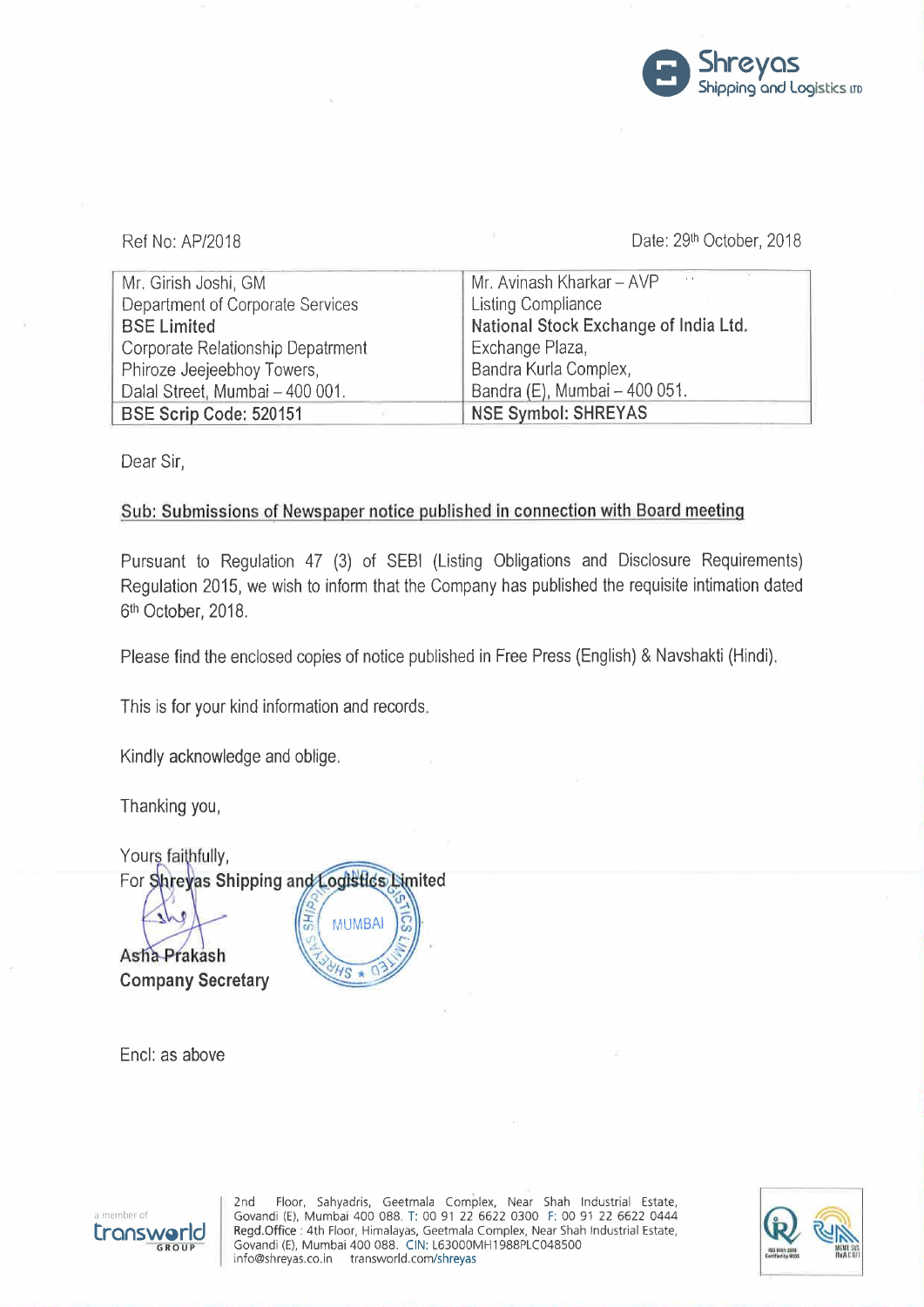| MUMBAI   SATURDAY   OCTOBER 6, 2018   WWW.freepressjournalin                                                                                                                                                                                                                                                                                                                                                                                                                                                                                                                                                                                          | THE FREE PRESS JOURNAL                             |
|-------------------------------------------------------------------------------------------------------------------------------------------------------------------------------------------------------------------------------------------------------------------------------------------------------------------------------------------------------------------------------------------------------------------------------------------------------------------------------------------------------------------------------------------------------------------------------------------------------------------------------------------------------|----------------------------------------------------|
| Shreyas                                                                                                                                                                                                                                                                                                                                                                                                                                                                                                                                                                                                                                               |                                                    |
| Regd. Office: 4" Floor, Himalayas, Gootmala Complex, Near<br>Shah Industrial Estate, Govandi(East), Mumbai- 400 088                                                                                                                                                                                                                                                                                                                                                                                                                                                                                                                                   | Shipping and Logistics in                          |
| Tel: 91 22 6622 0300 Fact 91 22 6622 0444<br>Email: investorrelations.ssil@transworld.com Website: www.transworld.com/shreyas<br>CIN No.: L63000MH1988FLC048500                                                                                                                                                                                                                                                                                                                                                                                                                                                                                       |                                                    |
| <b>NOTICE</b><br>Notice is hereby given pursuant to requirement of Regulation 29, read with<br>Regulation 33 and 47 of the SEBI (Listing Obligations and Disclosure<br>Requirements) Regulations, 2015, that the meeting of the Board of Directors<br>of the Company will be held on Wednesday, 31" October, 2018 inter-alia, to<br>consider and approve the unaudited financial results of the Company for the<br>quarter and half year ended 30" September, 2018.<br>The said notice may be accessed on the Company's website at<br>www.transworld.com/shreyas and also on the stock exchange websites at<br>www.bseindia.com and www.nseindia.com. | For Shreyas Shipping and Logistics Limited         |
| Place: Mumbai<br>Date: 05 <sup>th</sup> October, 2018                                                                                                                                                                                                                                                                                                                                                                                                                                                                                                                                                                                                 | $Sd/-$<br>Asha Prakash<br><b>Company Secretary</b> |

 $\tilde{\psi}$